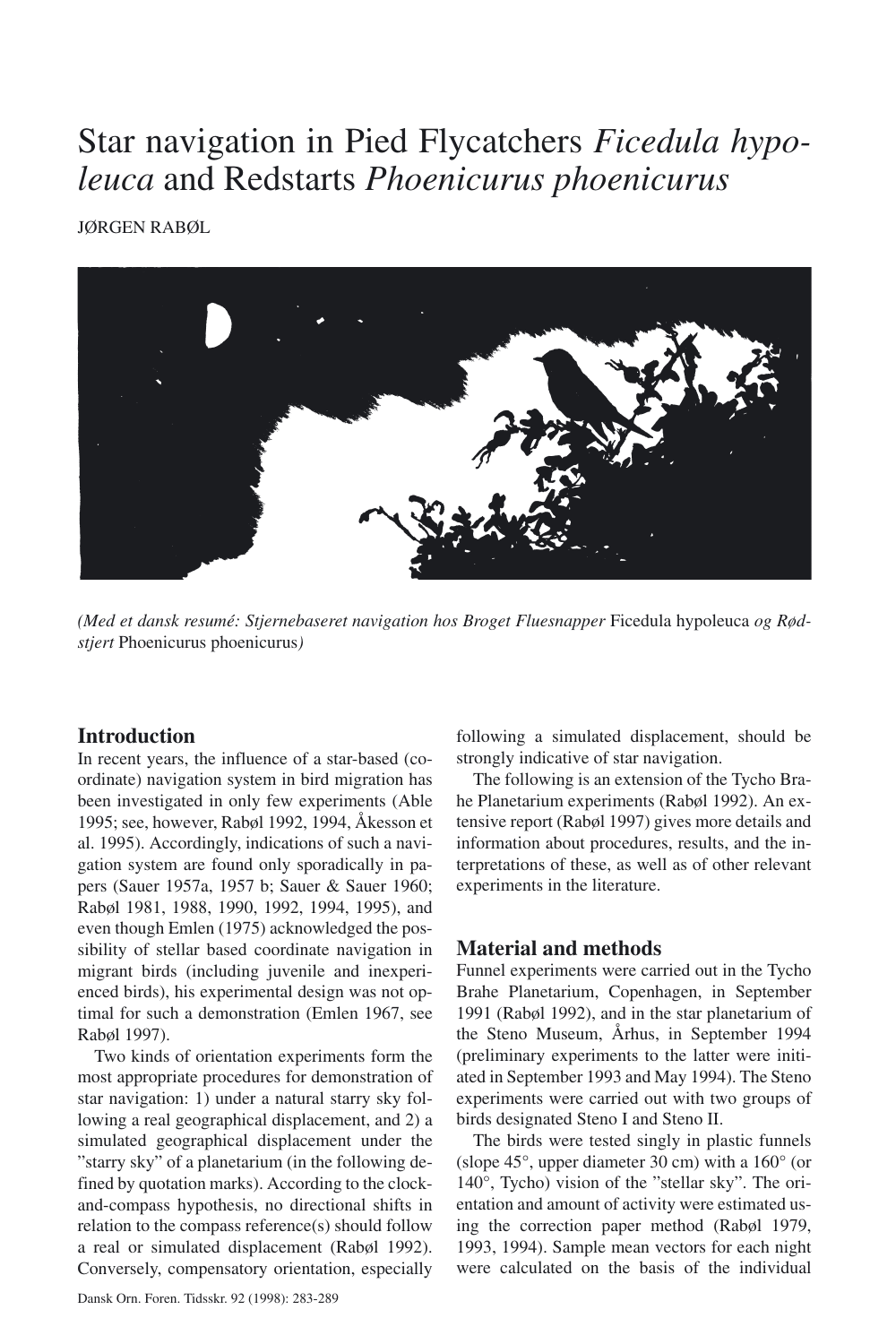

Fig. 1. The sample mean directions (compare Tab. 1-2) from the 14 positions to which the birds were "displaced" (the three "Christiansø" experiments are combined). Also shown are the autumnal migratory route (dotted line) and the presumed goal area (hatched) in NE France.

*Den gennemsnitlige orientering på de 14 simulerede positioner. Den prikkede linie er efterårs-trækruten, og det skraverede felt i NØ Frankrig er det formodede målområde i forsøgsperioden.*

mean directions of unimodal activities and the major peak directions in bimodal activities. Only activities above the score "low" were included.

The diameter of the Tycho dome is 23 m and about 9000 stars are displayed on the "sky". The floor slopes 30°, and this marked "downhill" effect makes shielding (collars) necessary. Magnetic N is 60° to the right of rotational N of the "starry sky".

The Steno dome is 11 m and shows about 2500 stars. The floor is horizontal and no shielding was deemed necessary. Magnetic N is 12° to the left of rotational N. Neither moon, planets, nor the Milky Way were shown in either planetarium. The rotation speed was 15° per hour.

Twelve funnels were used each night, six to the W and six to the E of the star projector. Funnel N/S was parallel to the projected stellar N/S axis. The deviations of funnel N from rotational N (on latitude 55° N in Steno) were 8°-18° to the left or right as seen from the funnels W or E of the projector, respectively. In Tycho these deviations were slightly higher (Rabøl 1997).

The Steno I experiments were performed on 6- 11 September 1994, and the Steno II experiment on 12-16 September 1994. The birds in the two groups were trapped as migrants on Christiansø in the Baltic Sea on 28-30 August and on 9 September. When the initial orientations were tested on Christiansø, the sample mean vectors were 192° - 0.449 (n=11, sky partly covered) and  $210^{\circ}$  -0.864\*\*\* (n=13, clear sky).

The Tycho experiments were performed on 22- 26 September 1991 with birds trapped on Christiansø on 3-9 September 1991. The sample mean vector of the experiments on Christiansø on 8-9 September was  $276^{\circ}$  - 0.527\* (n=12, clear sky).

The asterisks denote the significance of the sample mean vector concentrations using the Rayleigh test. (\*), \*, \*\*, and \*\*\* denote  $P < 0.10, < 0.05$ , < 0.01, and < 0.001. The experimental sequences of the three series are shown in Tab. 1 and 2.

The general procedure was to expose the group to the "Christiansø sky" in the planetarium on the first night(s), and then "displace" the group to other "positions" on the following nights by adjusting the planetarium sky. Most of the birds were juvenile (1Y) Pied Flycatchers *Ficedula hypoleuca*, but some 1Y Redstarts *Phoenicurus phoenicurus* and a few adult (2Y+) Pied Flycatchers were included as no significant differences in orientation were found between the species or age groups.

### **Results**

Tab. 1 and 2, and Fig. 1 show the sixteen experiments. Tab. 3 and Fig. 2 summarise the orientations in relation to 1) funnel N and 2) the direction towards a presumed goal area in NE France (Nancy/Mulhouse).

The 14 "positions" in Fig. 1 mimic the symmetrical release patterns most often used in pigeon homing experiments (e.g. Wallraff 1974): the sample mean vector of the 16 orthodrome directions from the "positions" towards the presumed goal area in NE France is  $294^{\circ}$  - 0.255 (P = 0.36), i.e., the WNW mean direction is not significant.

The pattern of Fig. 2A is bimodal with a major peak in "SSE" and a minor peak in "NW". Doubling the angles leads to modi in 135° and 315° and a concentration of 0.258, i.e. the concentration increases but is still far from significant at the 0.05 level.

The pattern of Fig. 2B is unimodal and significant: the sample mean vector is -11° - 0.755\*\*.

In conclusion, the general pattern is significantly goal directed and not oriented in the standard direction (SW).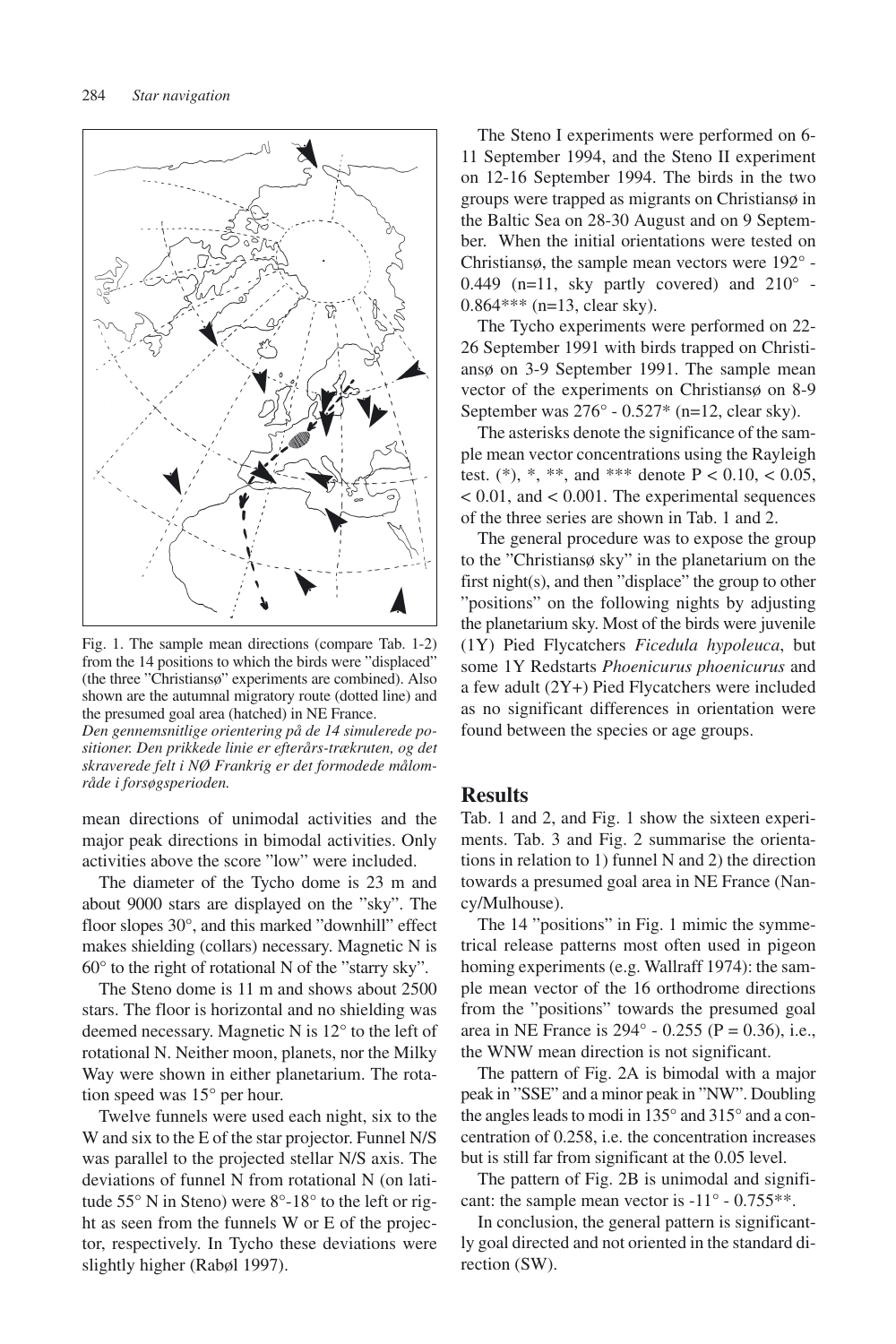Tab. 1. Orientation experiments in the Steno Museum with two different groups of birds from Christiansø: Steno I, 6-11 September 1994, and Steno II, 12-16 September 1994. The second column shows the positions to which the birds were "displaced". The next column is the sample mean vector of the n birds showing directed migratory activity. The fourth column gives the orthodrome (great circle) direction from the "displaced" position towards the presumed goal area in NE France. The asterisks in this column denote the significance of the goalward component of the sample mean vector using the V-test. The fifth column gives the great circle distance between the "displaced" position and the presumed goal area. The rhumblines (loxodromes) from the "Canary Islands" and "Sudan" are 53° and 237°, respectively.

*Steno-forsøgene. Med et eksempel skal tabellen forstås således: 10/9 ser de 12 fugle i forsøg en "stjernehimmel" svarende til Skt.Petersborg. Otte af dem viser klar orientering og gruppe-gennemsnitsvektoren (178° - 0.535) er rettet ca mod syd. Storcirkel-retning og afstand til det formodede målområde i NØ Frankrig er ca vestsydvest (245°) og 1935 km.*

| Date | Position                                      | Mean vector                | Orthodrome            | Distance, km | n        |
|------|-----------------------------------------------|----------------------------|-----------------------|--------------|----------|
| 6.9  | Christians $55^{\circ}$ N, $15^{\circ}$ E     | $232^{\circ} - 0.201$      | $222^\circ$           | 995          | 9        |
| 7.9  | Christians $55^{\circ}$ N, $15^{\circ}$ E     | $142^{\circ} - 0.468$ (*)  | $222^\circ$           | 995          | 11       |
| 8.9  | Libya $30^\circ$ N, $20^\circ$ E              | $313^{\circ} - 0.383$      | 333 $^{\circ}$ (*)    | 2329         | 11       |
| 9.9  | Canary Islands $30^{\circ}$ N, $25^{\circ}$ W | $124^{\circ} - 0.295$      | $44^{\circ}$          | 3304         | 11       |
| 10.9 | St. Petersburg 58°N, 30°E                     | $178^{\circ} - 0.535$ (*)  | $245^\circ$           | 1935         | 8        |
| 11.9 | Chad $15^{\circ}$ N, $15^{\circ}$ E           | $310^{\circ} - 0.528$<br>* | $349^\circ$<br>*      | 3759         | 11       |
| 12.9 | Christians $55^{\circ}$ N, $15^{\circ}$ E     | $164^{\circ} - 0.425$      | $222^\circ$           | 995          | $\Omega$ |
| 13.9 | Naples $40^{\circ}$ N, $15^{\circ}$ E         | $291^{\circ} - 0.377$      | $324^\circ$           | 1142         | 8        |
| 14.9 | Madrid 40°N, 5°W                              | $96^{\circ} - 0.705$<br>*  | $41^{\circ}$<br>$(*)$ | 1248         | 8        |
| 15.9 | Sudan $10^{\circ}$ N, $35^{\circ}$ E          | $10^{\circ} - 0.514$       | $333^\circ$<br>$(*)$  | 5015         | 6        |
| 16.9 | Moscow $55^{\circ}$ N, $35^{\circ}$ E         | $220^{\circ} - 0.497$      | $261^\circ$<br>*      | 2132         | 10       |

(\*)  $P < 0.10$ , \*  $P < 0.05$ , \*\*  $P < 0.01$ , \*\*\*  $P < 0.001$ 

Tab. 2. Orientation experiments in the Tycho Brahe Planetarium, 22-26 September 1991, summarised as in Tab.1. The rhumb lines (orthodromes) from "Ural", "S Greenland", and "Alaska" are 249°, 112°, and 97° (264°), respectively. *Tycho-forsøgene.*

| Date | <b>Position</b>                            | Mean vector                | Orthodrome          | Distance, km | n |
|------|--------------------------------------------|----------------------------|---------------------|--------------|---|
| 22.9 | Sweden $60^{\circ}$ N. 15 $^{\circ}$ E     | $208^\circ - 0.409$        | $204^\circ$<br>*    | 1482         | 9 |
| 23.9 | N Atlantic $60^{\circ}$ N, $15^{\circ}$ W  | $127^{\circ} - 0.617$<br>水 | $124^\circ$<br>**   | 1987         | 8 |
| 24.9 | Ural $60^{\circ}$ N, $60^{\circ}$ E        | $287^\circ - 0.584$ *      | $272^\circ$<br>**   | 630          | 9 |
| 25.9 | S Greenland $60^{\circ}$ N, $45^{\circ}$ W | $91^{\circ} - 0.938$ **    | $98^{\circ}$<br>*** | 3574         | 6 |
| 26.9 | Alaska 60°N, 165°W                         | $350^{\circ} - 0.319$      | 6°                  | 8034         |   |

(\*)  $P < 0.10$ , \*  $P < 0.05$ , \*\*  $P < 0.01$ , \*\*\*  $P < 0.001$ 

If the initial (outdoor) orientations on Christiansø are compared with the subsequent orientations on the "position" of Christiansø in the planetarium (Tab. 1), the latter are rotated counter-clockwise and are less concentrated. This counter-clockwise rotation is more apparent when interpreted as great circle navigation towards a goal "SSE" of Nancy/Mulhouse: the sample mean vector of the deviations between the sixteen sample mean vector directions and the great circle courses towards a goal at 35°N, 10°E (Tunisia) is 4° - 0.807, producing a goalward component of 0.805 (compared with 0.741 of the goalward mean vector of Fig. 2B).

# **Discussion**

In the following, three questions are addressed:

1) Is the interpretation correct that stellar-based navigation is involved?

2) If so: a) are the results indicative of goal area navigation (e.g. Rabøl 1969, 1985, 1994), and b) is the apparent great circle navigation a real phenomenon or a spurious result?

*Concerning 1, the reality of stellar-based navigation* As magnetic N and (stellar) rotational N do not coincide in the two planetaria, the possibility exists that the sixteen sample mean directions in Tab. 1 and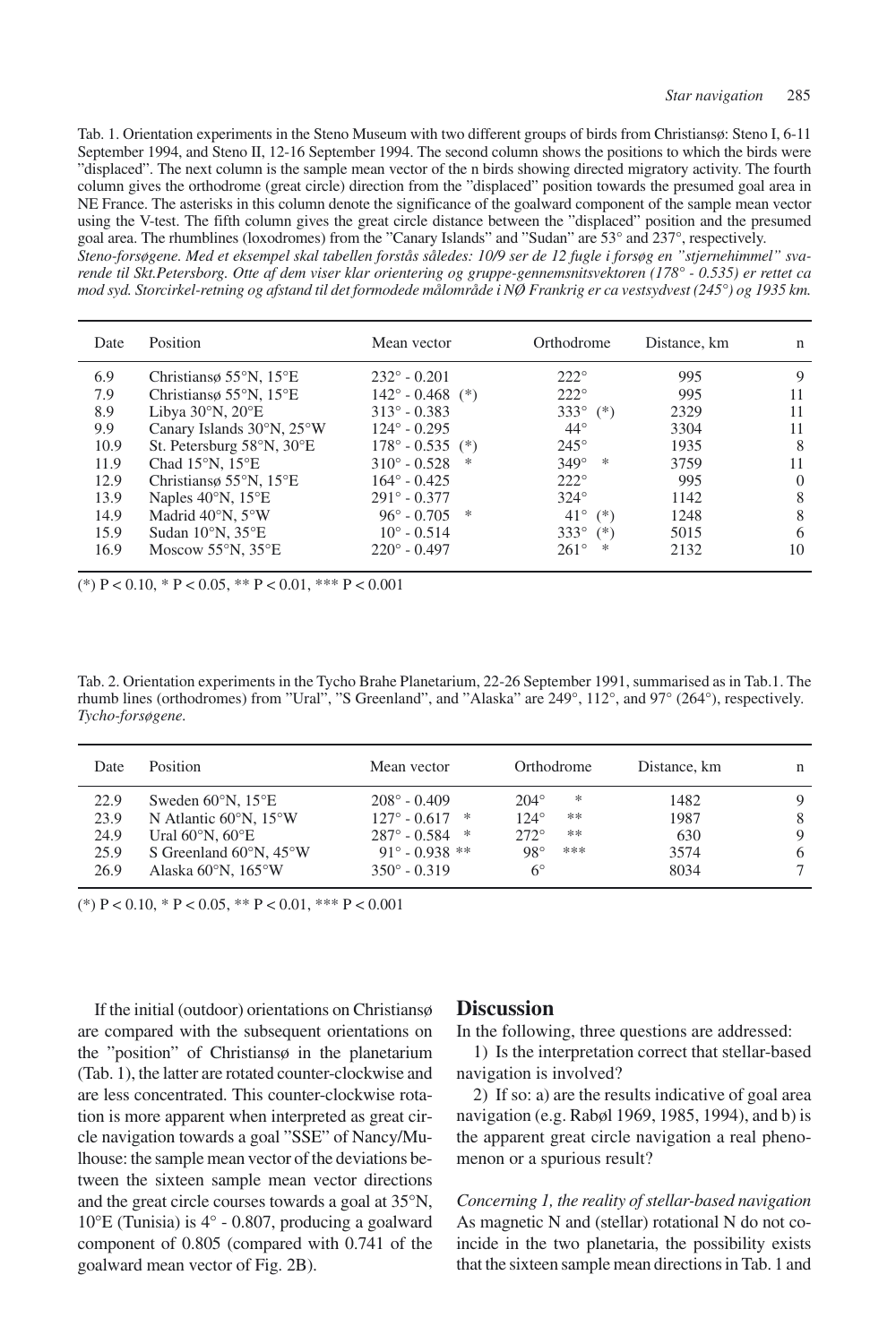

Fig. 2. The sixteen sample mean directions (Tab. 1-2). The six white dots refer to "positions" at or south of 40°N, the ten black dots to "positions" north hereof. A) Directions in relation to funnel-N. The sample mean vector is 197° - 0.154. B) Directions in relation to great circle courses from the displaced "positions" towards a goal in NE France. The sample mean vector is -11° - 0.755\*\*, and the sample mean vector of the black and white dots separately is -23°  $-0.840**$  and  $13^{\circ}$  - 0.704\*, respectively.

*Prikkerne i A) viser gennemsnitsorienteringen de 16 forsøgsnætter i forhold til verdenshjørnerne (N), B) i forhold til storcirkel-kursen fra de simulerede positioner mod det formodede målområde i NØ Frankrig.*

2, when transferred to magnetic N as the compass reference, describe better in terms of a (more) significant sample mean vector component in the standard direction (SW). However, the "magnetic N" sample mean vector is insignificant (210° - 0.134).

For longitudinal displacements – or "displacements" – an uncalibrated stellar S compass produces compensatory orientation which may be designated pseudo-navigation. Able (1995) interprets the compensatory orientation of Sauer's famous Blackcap 632 (Sauer & Sauer 1960) as such pseudo-navigation, and Emlen (1975) also mentions this possibility.

A stellar S compass is a star (pattern) in the southern sky which displays a clockwise azimuth movement approx. 15° per hour from E over S to W. A biological clock is necessary if stellar S is to be used as a compass, for compensation of the movement of the star (pattern) across the sky. A stellar S compass is designated uncalibrated if an E or W displacement or "displacement" is not appreciated through calibration of stellar S from rotational N (or magnetic N).

Using an uncalibrated stellar S compass produces counter-clockwise or clockwise rotated orientation of the same angle as the bird is displaced W or E, respectively.

The sixteen mean directions of Tab. 1-2 could be calibrated to the same longitude – e.g.  $15^{\circ}E$  – as if an uncalibrated stellar S compass were in operation. The degree of description then increases compared with Fig. 2A. For the ten "displacements" on latitudes 55° through 60°, the sample mean vector component in the standard direction (0.610) describes almost as well as does the goalward component (0.773) of the same ten "displacements" in terms of great circle navigation towards a goal in NE France (Fig. 2B). However, the description of the six "displacements" at or south of 40°N is insignificant (0.033) compared with 0.686, which is the goalward component of the same six "displacements" in terms of great circle navigation.

Besides comparing such third order sample mean vectors, we investigated the shifts from one night to the next on a) the same longitude, but different latitudes; and b) the same latitude, but different longitudes (Fig. 14, Rabøl 1997). In a), all shifts were larger than 90° (where an uncalibrated stellar S compass predicts no shifts). In b), all cases produced much larger directional shifts than expected if pseudo-navigation and an uncalibrated stellar S compass were responsible.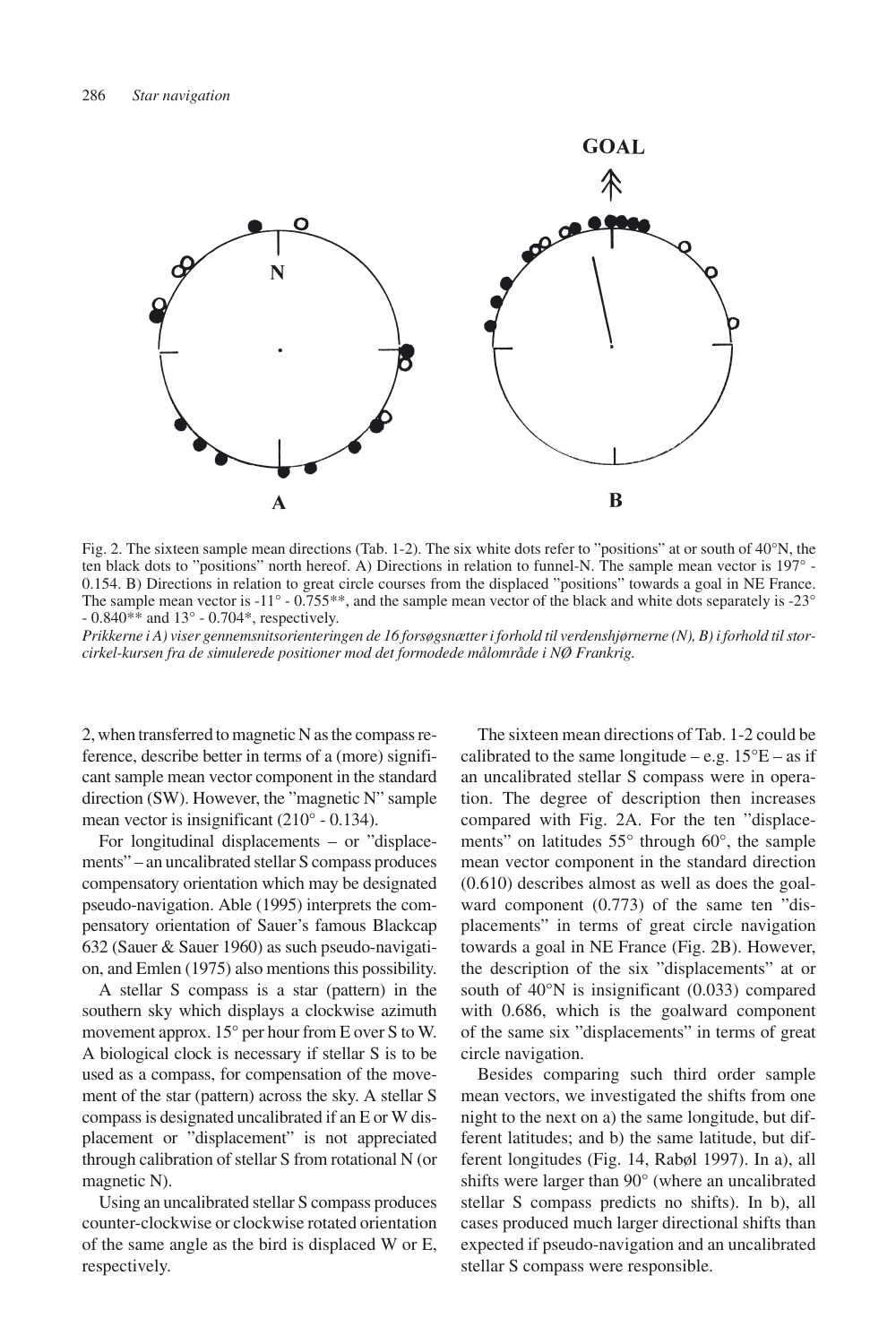Tab. 3. The number of experiments (n) and the combined sample mean vectors in relation to funnel-N (upper row) and the great circle direction from the "displaced" positions towards the goal area in NE France (lower row; negative directions deviate to the left of the goal direction). The asterisks denote the statistical significance of the concentration of the sample mean vectors (Rayleigh test). The V-test was also applied in the four lower row conditions. Steno I was significant at the 0.01 level, and the three other constellations at the 0.001 level.

*Resumé af de 39, 61 og 41 forsøg med klar orientering i henholdsvis Tycho, Steno I og Steno II forsøgene. Den øverste række viser retningen af gruppe-gennemsnitsvektoren i forhold til verdenshjørnerne (N), den nederste række i forhold til det formodede mål i NØ Frankrig.*

|                                             | Tycho Brahe<br>Planetarium<br>1991<br>$n = 39$ | Steno<br>Planetarium<br>1994 I<br>$n = 61$ | Steno<br>Planetarium<br>1994 II<br>$n = 41$ | Total<br>$n = 141$       |
|---------------------------------------------|------------------------------------------------|--------------------------------------------|---------------------------------------------|--------------------------|
| Orientation,<br>$N=0^{\circ} = 360^{\circ}$ | $136^{\circ} - 0.091$                          | $212^{\circ} - 0.090$                      | $160^{\circ} - 0.098$                       | $175^{\circ} - 0.078$    |
| Orientation towards NE France               | $1^\circ$ - 0.549***                           | $-38^{\circ} - 0.283**$                    | $-5^{\circ}$ - 0.348**                      | $-13^{\circ} - 0.358***$ |

(\*)  $P < 0.10$ , \*  $P < 0.05$ , \*\*  $P < 0.01$ , \*\*\*  $P < 0.001$ 

In conclusion, pseudo-navigation cannot describe the directional shifts following the "displacements", and the influence of an uncalibrated stellar S compass in the ten longitudinal "displacements", treated as a third order sample mean vector (see above), may be a spurious result of a positive coupling with the outcome of stellar navigation. The most obvious explanation of the orientation following the "displacements" thus is stellarbased navigation.

*Concerning 2a, the reality of goal area navigation* The compensatory stellar-based orientation reported in this paper does not prove that stellar-based goal area navigation takes place. Three other possible orientational systems may account for the compensatory orientation (see Fig. 1 in Rabøl 1994): a) coordinate navigation towards a goal area in the migratory route; b) a resultant vector between a standard direction component (established by means of clock-and-compass) and a vectorial component of coordinate navigation towards the site of trapping or any other previously experienced position; or c) cross-axis orientation. c) implies that the compensatory orientation is the outcome of a non-navigatory response based on the appropriate compositions and strengths of the standard, reverse, and right angle vectors.

However, the distinction between a), b), and c) may be academic. b) could be considered a variety of a), and the same is true of c) since the sense used by the birds to detect the vectors probably can be understood in navigatory terms only.

In my opinion, the results are outcomes of a), but they still only indicate that birds are able to use the stellar sky for navigation if "displaced" far from the trapping site. However, the results emphasize the possible existence of stellar navigation and the significance of displacement and "displacement" experiments.

*Concerning 2b, the reality of great circle navigation* Obviously, birds do not navigate by great circles (or rhumb-lines) following formulas as developed by humans (e.g. Rabøl 1988). Migrant birds probably orient in terms of cross-axes orientation and/or null-axes/zones-of-uncertainty navigation (Wallraff 1974, Rabøl 1985, 1988). Therefore we investigated the directions of the sixteen sample mean directions from the four cardinal directions NE, SE, SW, and NW in a simple sign navigation system with a "pseudo-goal" in Tunisia (35°N, 10°E) and straight N/S and E/W coordinates. The third order sample mean vector was -1° - 0.700\*\*\*. In other words, the description is slightly poorer than that of the deviations of the sample mean vectors from the great circles towards Nancy/Mulhouse (Fig. 2B). However, such a sign navigation system may be too sketchy, and on Fig. 1-2 a general "SE"-tendency (or perhaps an axial "SE/NW" tendency) is apparent. This pattern may correspond to nonsense orientation or PCD (Matthews 1968, Wallraff 1974, Rabøl 1988) and be a basic response of a navigatory process – especially as it arises under the more or less deprived conditions in experiments.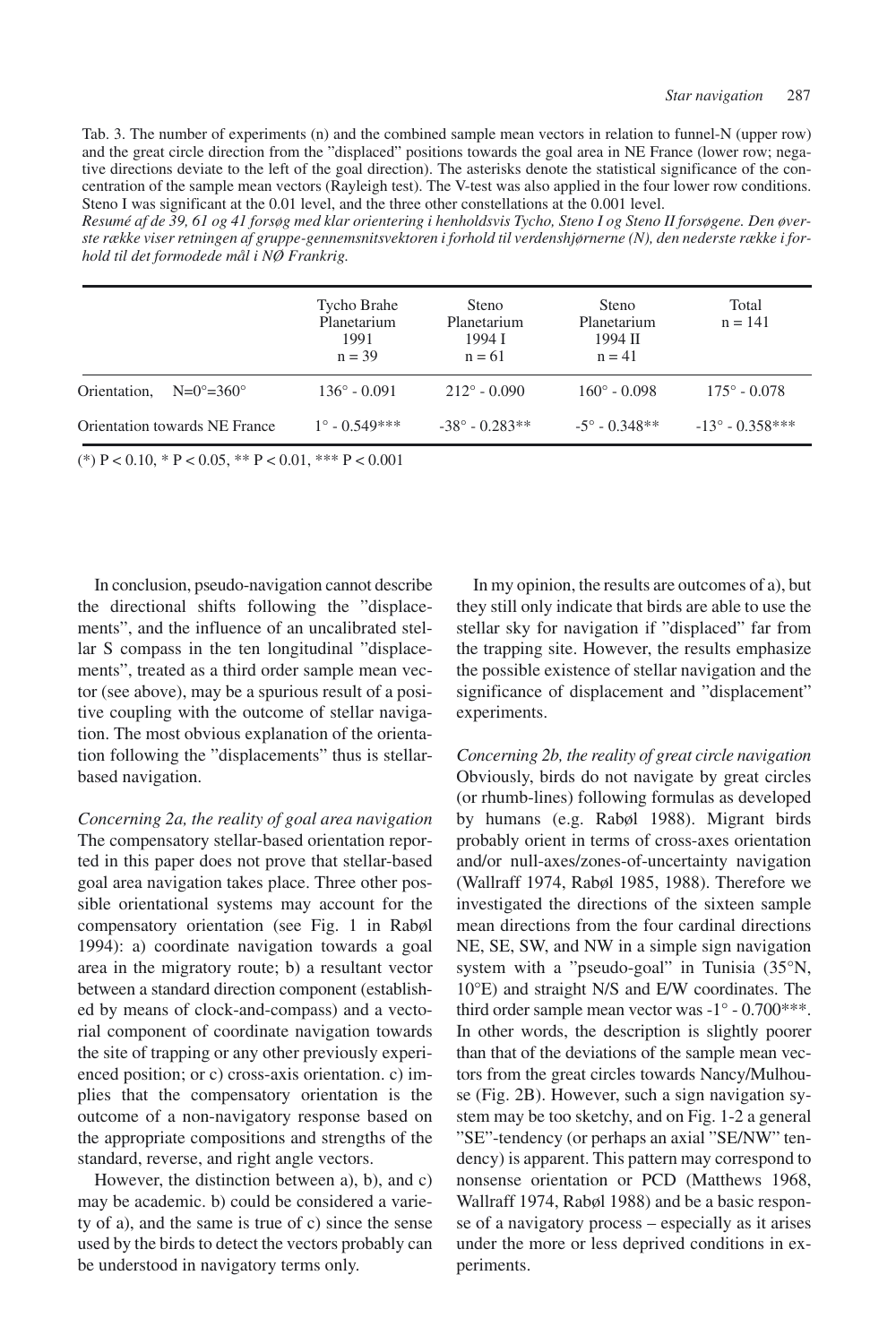#### **Summary**

Juvenile Pied Flycatchers and Redstarts were trapped on Christiansø as migrants on their way from Sweden or Finland towards the Iberian Peninsula. On Christiansø, under a starry sky, their orientation was about SW and very significant. One group was tested in the Tycho Brahe Planetarium, Copenhagen, in September 1991, and two other groups in the Steno Planetarium, Århus, in September 1994. 12, 12 and 12 birds were tested on 5, 6, and 5 nights, respectively, in 30 cm plastic funnels using the correction paper method. The birds were exposed to "starry skies" for 1.5-2 hours per night on 14 different geographical "positions", determined by the Polaris altitude (latitude) and rotational phase (longitude). The stellar skies rotated 15° per hour. The compass directions of stellar and magnetic N were constant between nights, and in the Steno experiments, the two directions almost coincided. Clearly, the birds compensated for the "displacements", and some sort of stellar-based coordinate navigation must be responsible for the patterns observed. This does not prove that goal area navigation takes place, but the possibility merits more consideration than previously given.

#### **Acknowedgments**

Thanks are due to the staffs of the Tycho Brahe and the Steno Planetaria, in particular Bjørn Franck-Jørgensen and Ole J. Knudsen. J. Andersen improved the English.

# **Resumé**

#### **Stjerne-navigation hos Broget Fluesnapper** *Ficedula hypoleuca* **og Rødstjert** *Phoenicurus phoenicurus*

I 1992 publicerede jeg en artikel i DOFT vedrørende nogle orienteringsforsøg i Tycho Brahe Planetarium i efteråret 1991. Forsøgene tydede på, at Broget Fluesnapper og Rødstjert brugte stjernerne til at navigere efter. Hvis jeg simulerede en geografisk forflytning – ved at vise fuglene en kunstig stjernehimmel svarende til en anden position – skiftede fuglene retning på dramatisk vis. En sydlig orientering på "positionen" 60°N, 15°Ø (mellem Oslo og Stockholm) ændrede sig til henholdsvis vest- og øst-orientering efter "forflytning" til henholdsvis 60°N, 60°Ø (Ural) og 60°N, 45°V (Sydgrønland). Disse Tychoforsøg er resumeret i Tab. 2.

Der var imidlertid tale om en meget lille forsøgsserie, så den blev udvidet til det tredobbelte med to ekstra serier (I og II) i efteråret 1994, denne gang i Steno Museums planetarium i Århus. Med sit vandrette gulv og horisont er Steno bedre egnet end Tycho til orienteringsforsøg med fugle i tragte. Steno forsøgene er resumeret i Tab. 1.

Tilsammen er der for de to planetarier tale om ialt 16 forsøgsnætter med 12 fugle testet pr nat. Tre af forsøgene fandt sted på "positionen" Christiansø, hvor fuglene var blevet fanget på efterårstrækket. De andre "positioner" fremgår af Tab. 1 og 2, samt Fig. 1.

Orienteringen skifter meget fra "position" til "position", og det passer meget godt med, at fuglene på den pågældende årstid skal være sådan ca i det nordøstlige Frankrig. Det fremgår også af Fig. 2B, hvor orienteringen er angivet som afvigelsen mellem den fundne gennemsnitsretning og (storcirkel)kursen fra "positionen" mod et mål i det nordøstlige Frankrig. Derimod viser Fig. 2A, at de fundne retninger ikke er i overensstemmelse med forventningen ud fra kalender-og-kompas hypotesen, nemlig en sydvestlig normaltrækretning uanset "positionen".

Det umiddelbare gæt er altså, at fuglene stjerne-navigerer efter et mål på trækruten. Af historiske årsager er der imidlertid udbredt skepsis mod tanken om stjernenavigation, og for at få overbevist skeptikerne må vi gøre meget nøje rede for, at den kompenserende orientering – udover at være statistisk signifikant – ikke skyldes noget andet og simplere, altså ikke være udslag af kalender-ogkompas orientering i en aller anden form.

Sagen er nemlig, at en kompensation for en *øst- eller vest-forflytning* i større eller mindre grad kan være resultatet af noget andet end stjerne-navigation, nemlig en ikke-kalibreret orientering i forhold til en stjerne (eller et stjernebillede) på sydhimlen. En sådan stjerne bevæger sig ganske som solen med 15° i timen fra øst over syd til vest.

Hvis fuglen vil fastlægge og fastholde en konstant trækorientering (f.eks. mod syd), sker det gennem medvirken af et "indre ur", der kompenserer for stjernens (solens) gang over sydhimlen: Hvis en stjerne således står i sydvest på Christiansø (på 15° østlig længde) kl. 03 lokal tid, og fuglen vil orientere sig mod syd, kan det ske ved, at den holder en kurs på 45° til venstre for stjernen. Hvis man nu forflytter – eller "forflytter" i et planetarium – fuglen til Kap Farvel, og den ikke opdager det eller kalibrerer for det, vil den holde den samme kurs på 45° til venstre for stjernen, som den gør på Christiansø. Kap Farvel er på 45° vestlig længde, så her er klokken 23, og den samme stjerne står ca i sydsydøst (kl. 03 vil den stå i sydvest). Fuglen orienterer sig derfor (cirka) mod østsydøst og har således skiftet kurs 60° til venstre i forhold til orienteringen under Christiansø-stjernehimlen. Dens reaktion ligner altså kompensation baseret på stjerne-navigation, men det er en form for automatisk kompensation, der alene bunder i kompas-orientering.

En nøjere analyse af responserne på øst- og vest "forflytningerne" i planetarierne – og det gælder også for virkelige forflytninger foretaget mellem Christiansø og Skallingen (Rabøl 1994, 1995) – viser imidlertid, at fuglene gennemgående kompenserer meget mere end hvad der kan tilskrives en ikke-kalibreret kompas-orientering.

Desuden kompenserer de også meget klart for "forflytninger" mod *syd* på planetarie-stjernehimlen, og her er det vanskeligt at forestille sig en anden mekanisme end stjerne-navigation.

Endelig er det ukendt, om fuglene rent faktisk bruger et stjernekompas på sydhimlen. Det er nemmere at bruge rotationspunktet (Nordstjernen) på nordhimlen. For dette punkt står altid i nord og er derfor et bedre kompas at holde kurs efter. Man ved, at Indigo-værlingen om fo